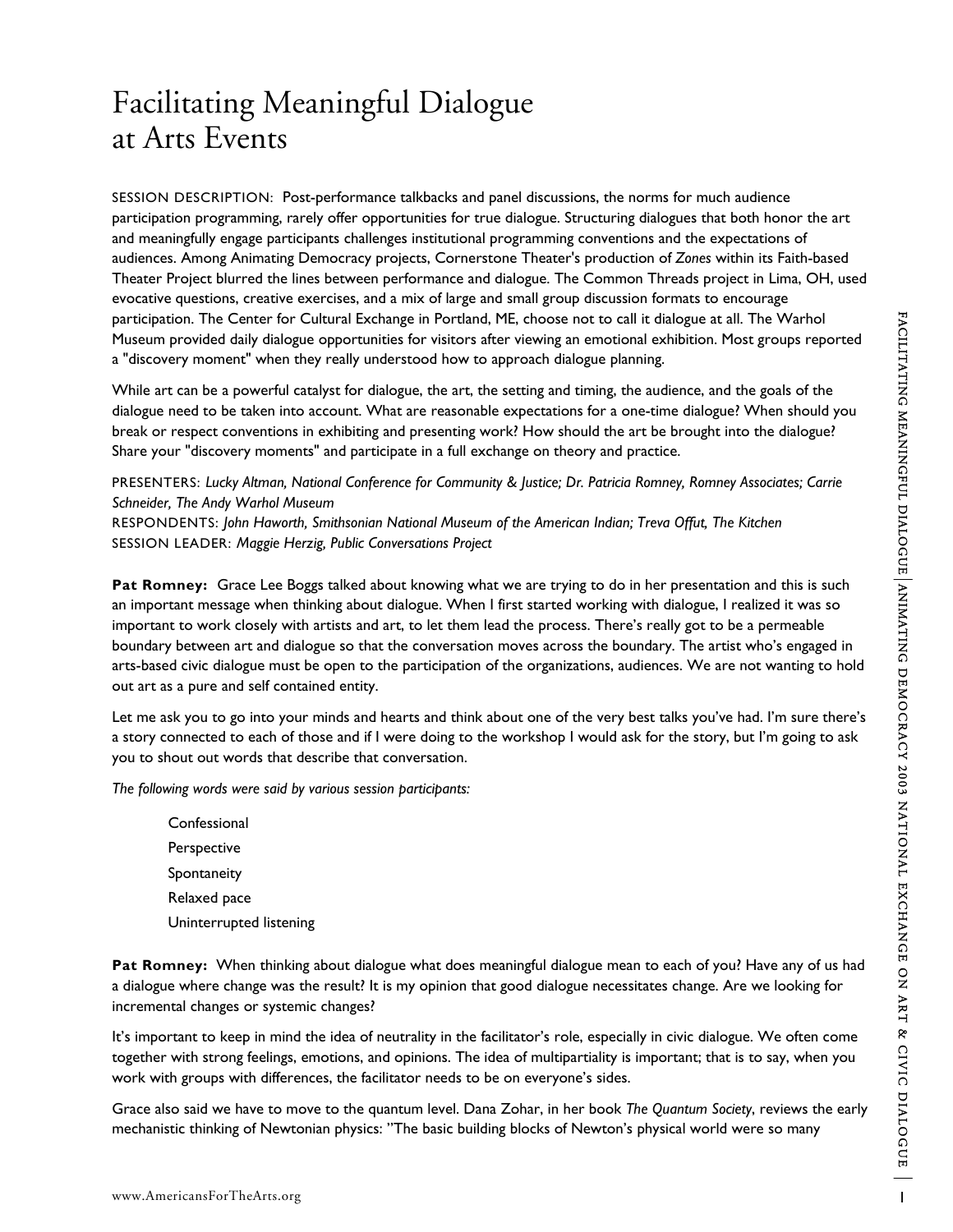isolated and impenetrable atoms that bounce around in space and collide with one another like tiny billiard balls." She continues, now on quantum particles: "When two quantum systems meet, their particle aspects tend to stay somewhat separate and maintain shades of their original identities, while their wave aspects merge, giving rise to an entirely new system that enfold the originals. The two systems relate internally, they get inside each other and evolve each other." This is what we need to pursue in dialogue: individuals brought together into a whole, while still retaining their individuality and individual characteristics.

**Carrie Schneider:** *Without Sanctuary* 's project is a collection of picture postcards showing lynchings from the 1880s to the 1960s. Throughout the process, we had daily dialogue—even Friday nights and during the week for school groups. A community panel was established to advise the exhibit and we worked with people in community who participated as facilitators. As dialogues were structured, we invited viewers to write their reaction and individual thoughts. Then, they took part in dialogues in groups of two.

From the project, I learned to just be honest about myself. In working with young people, I had to be at their level. More so, I learned to meet people where they were, but still remain impartial. Everything they were expressing was very valid and I had to remind myself to appreciate that. You might see patterns of behavior, but you can't make assumptions about where they are coming from.

School groups were there for about three hours (viewing each and having the dialogue). But the dialogue time was one hour. You need to have time for decompression after seeing those images. We organized the dialogues by anything they wanted to say in reaction to the images. From there, it would just move on its own to contemporary issues. There was really no prompting; and when there was it would be asking a deeper question, or "Did you hear about this before?" Or, "Did you learn this in school?"

**Lucky Altman:** Cornerstone Theater created a festival of five different plays at each of five faith spaces. The National Conference for Community Justice (NCCJ) trained 12 facilitators—some from the ensemble and others from the community—to assist in dialogues for two years. What was wonderful was that NCCJ had to really think about what it really meant to have art and dialogue. Peter Howard wrote a play called *Zones* that used civic dialogue from actual conversations. Actors then used their characters to interact with people during the post show dialogues. We didn't want participants to talk about how the play was constructed, but to talk about issues contained in the play.

In some venues it worked beautifully. In some there was resistance. Ultimately, we wanted people to engage with their hearts and their minds rather than critiquing the play. There were five sessions of dialogues. The challenge for me became to write a dialogue series that included some artistic developments, but enabled people of a faith tradition, that is people who practiced and people who were interested in faith, could participate.

The challenge for me was to write a sequence of questions that: 1) connected with the artistic developments; 2) and with which people of faith traditions, people who practice, and people who are interested in faith, can participate. Some of the dialogue-sparking questions were: What is your name and meaning of your name? What is one cultural value passed through your family?

We had people prior to performance think about how they would feel about the play after seeing it. After the play, they put it on newsprint. Then, we had facilitators flexible and ready to talk about anything, anywhere.

So, to recap, to engage in dialogue, we followed the plan below:

- 1) Dialogue in creation of the art
- 2) Dialogue before viewing of art
- 3) Dialogue after viewing of arts

## **RESPONDENTS**

**Treva Offut:** Sometimes when I've had dialogues they have really worked and sometimes they have failed. The Kitchen is a 33 year-old organization by artists for artists; and we've worked for six years expanding our community. Whatever event we invite them to, that is their impression of us. Some people that we sent invites to were excited; some weren't interested at all.